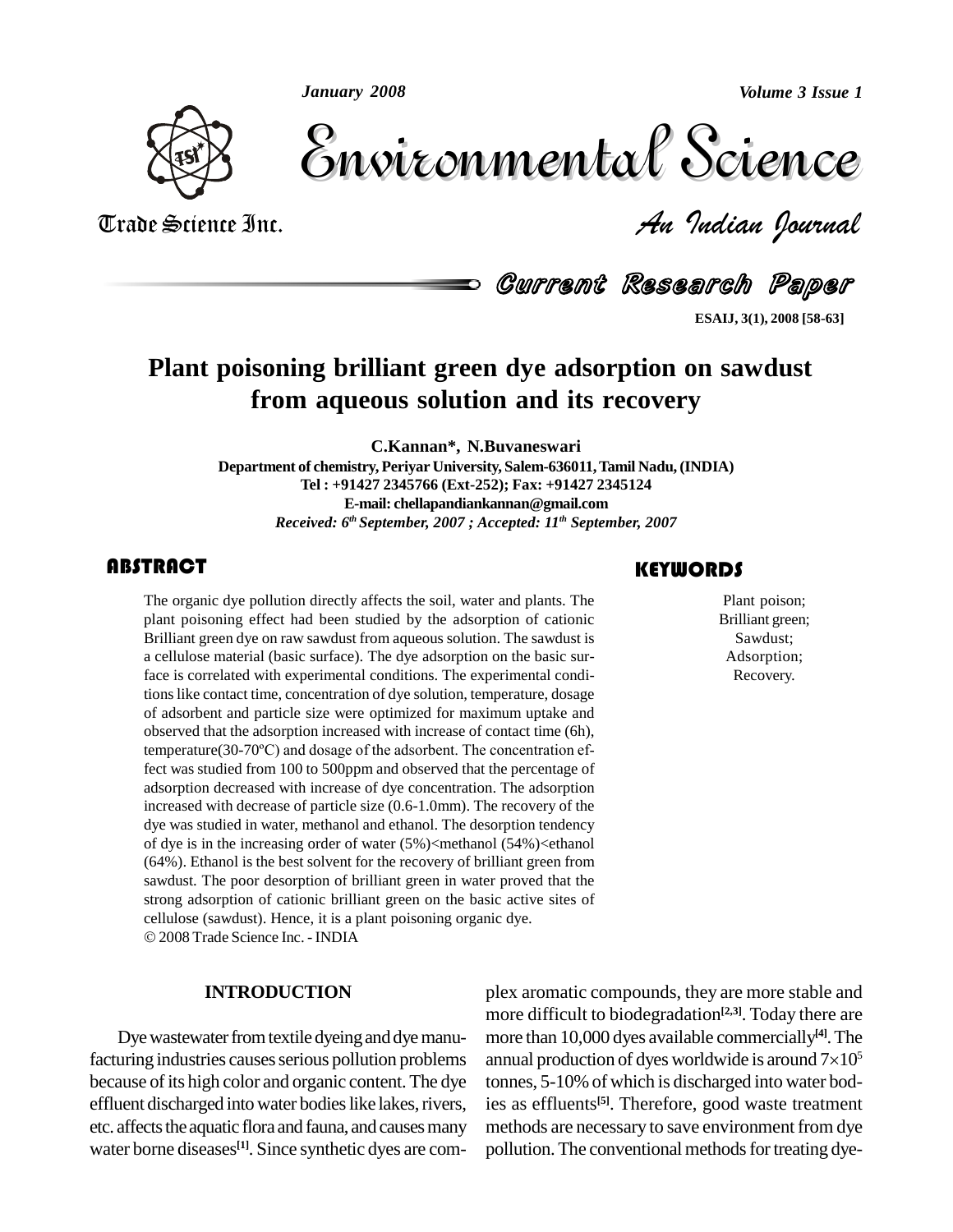# Current Research Paper

containing wastewater like coagulation, flocculation, adsorption, oxidation, photochemical destruction, ion exchange and membrane filtration<sup>[6]</sup> are costly and re-<br>quire some additional chemicals. Hence, these methods are notmuch suitable to treat organic dye effluents. The adsorption methods have been widely used for removal of colorants from wastewater. Adsorbents like<br>tion was analyzed bg UV-Visible spectrophotometer activated carbon<sup>[7]</sup>, natural zeolites<sup>[8]</sup>, Sawdust<sup>[9]</sup>, fly ash<sup>[10]</sup>, molecular sieves<sup>[11,12]</sup> and agricultural wastes<sup>[13]</sup> have been used for dye removal.

In this present work, adsorption of cationic Brilliant green (BG) has been studied using sawdust as an adsorbent. BG is an important dye used for dyeing wool, silk, leather, cotton, jute, etc. {The adsorption study of was measured spectrophotometrically at  $\lambda_{\text{max}}$  630nm. BG is important because of the toxicity of the dye to  $\frac{1}{2}$  The contact time was studied up to 6 hours to find out living organisms and plants.}Adsorption of BG was already studied using rice husk ash<sup>[13]</sup>, Bagasse fly  $R_{\text{Gon}}$ ash **[14]**, Neemleaf powder nts.} Adsorption of BG was<br>ce husk ash<sup>[13]</sup>, Bagasse fly<br><sup>[15]</sup>, modified peat–resin particle<sup>[16]</sup>. The peat resin is modified with chemical treatments make environmental pollution and highly expensive, the rice husk ash and Bagasse fly ash are cheap  $\frac{1}{2}$  is a studied in the range of 30-70°C. material but their adsorption capacity was poor. Hence, in the present investigation, the attempts are made to adsorb BG on sawdust for maximum adsorption without any pretreatment of sawdust. Moreover, generally plants are made up of cellulose materials(basic surface). These cellulose materials are affected by strong adsorption of cationic organic dyes, which are strong poison to plants. Hence, it becomesimportant to study the plant toxic nature of the dye. In this view, the cationic BG adsorption was carried out on sawdust to evaluate the plant toxic nature of the dye.

## **EXPERIMENTAL**

The dye BG supplied by Merk India Ltd. was used for adsorption studies on sawdust. The structure of BG is given in SCHEME 1. BG-Molecular formula  $C_{27}H_{34}N_{2}O_{4}S$ , Molecular Weight 482.65, C.I. No. 42040 and  $\lambda_{\text{max}}$  628-632nm.

# **Sawdust activation**

Mango sawdust collected from saw mill was sieved into different particle sizes and then theywere washed Mango sawdust collected from saw mill was sieved<br>into different particle sizes and then they were washed<br>with deionised water and dried in hot air oven at 120°C for 2 hours.

# **Adsorption studies**

The bg stock solution 1000ppmwas prepared by dissolving 1g of dye in 1 litre of double distilled water in a standard measuring flask. The working solutions of the desired concentration were prepared by succes sive dilution of the stock solution. The dye concentrathe desired concentration were prepared by succes-<br>sive dilution of the stock solution. The dye concentra-<br>tion was analyzed bg UV–Visible spectrophotometer (Elico- model-SL171).

200mg of the activated sawdust was added with 50ml of dye solution in 100ml conical flask. The solution was stirred in a Magnetic stirrer(Remi-Model MLH), at the end of the experiment the solutions were<br>centrifuged off. The final concentration of the solution<br>was measured spectrophotometrically at  $\lambda_{\text{max}}$ 630nm.<br>The contact time was studied up to 6 hours to find out centrifuged off. The final concentration of the solution the equilibrium adsorption.The adsorption process of BG on sawdust is studied in the concentration range of 100-500mg/l.The initial and final pHvaluesweremea sured for all concentration by using pH meter (Elico-<br>model LI 613). The temperature effect of BG adsorp-<br>tion on sawdust was studied in the range of 30-70°C. model LI 613). The temperature effect of BG adsorp-The sawdust dosages were studied in the range of 200-1000mg.

#### **Desorption studies**

5mg BG adsorbed on 200mg of sawdust was used in the desorption studies. The BG adsorbed sawdust 200mg was added with 50ml of solvents like ethanol, methanol and water separately in 100ml conical flask. The solution was stirred for 1 hour at room temperature in a Magnetic stirrer (Remi-Model MLH), at the end of the experiment the solutions were centrifuged off. The final concentration of the solution was mea sured spectrophotometrically at  $\lambda_{\text{max}}$ 630nm.



**SCHEME1 : Structure of brilliant green**

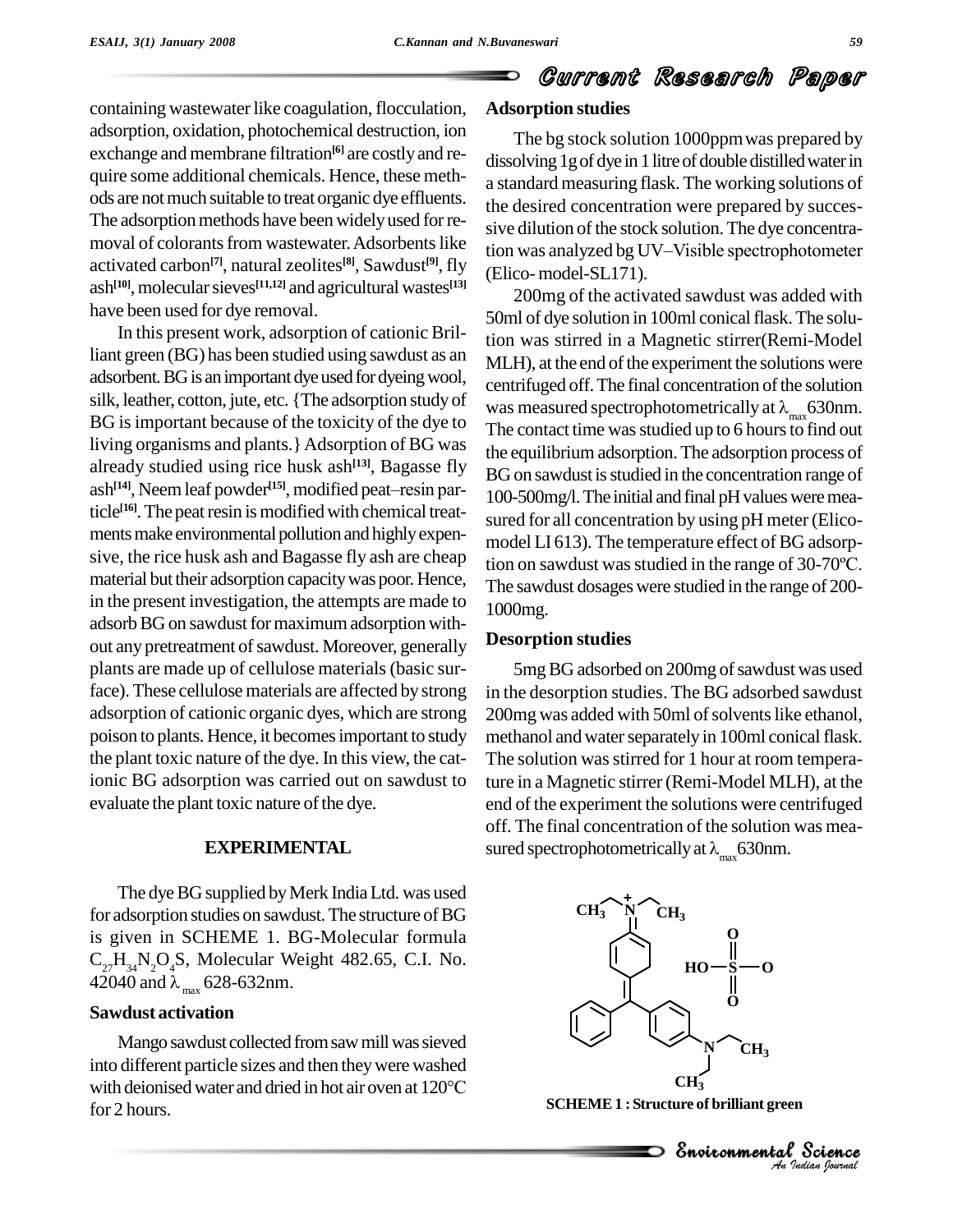



**Temperature <sup>30</sup>° C, concentration 100ppm, Dosage 200mg, particle size 0.6mm**

**Figure 1: Effect of contact time for the uptake of brilliant green on sawdust**

*Indian Journal*

#### **RESULTAND DISCUSSION**

# **Adsorption Studies**

# **1. Effect of contact time**

The effect of contact time on the adsorption of BG was carried out at room temperature for 100ppm solution. The adsorption increased with increase of time (Figure 1). The maximum adsorption 99% was observed at 6 hours for 100ppm solution. The adsorption percentage is veryhigh due to the stronginteraction of cationic BG on basic surface of sawdust (SCHEME 2 and 3) but the adsorption equilibrium was not estab-



**SCHEME2: Structure ofsawdust (cellulose-basic surface)**



**SCHEME3 : Cationic brilliant green adsorbed on basic surface ofsawdust (cellulose)**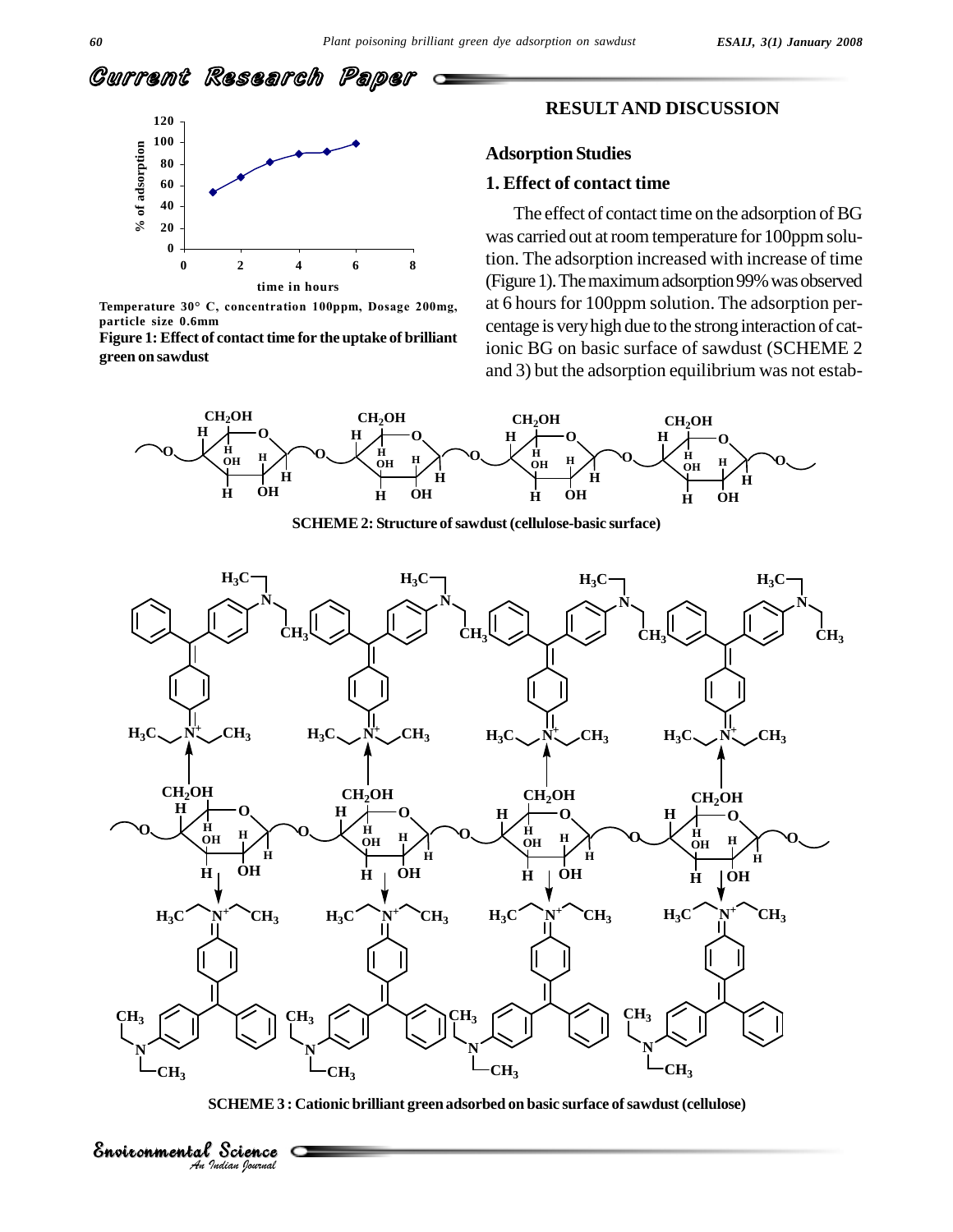

**Temperature <sup>30</sup>°C, dosage 200mg, particle size 0.6mm, Time 6h**

| Figure 2: Effect of initial dye concentration for the uptake | BC        |
|--------------------------------------------------------------|-----------|
| of Brilliant green on sawdust                                | $4 - 1 -$ |



**Time 6h**

**Figure 3:Effect of pH on the adsorption of brilliant green onsawdust**



**Concentration 1000ppm, particle size 6mm, Time 6h, Dos age 200mg**

**Figure 4: Effect of temperature for uptake of brilliant green on sawdust**

lished within 6 hours may be due to the multilayer ad sorption of BG in sawdust.

# **2. Effect of concentration of dye**

The effect of concentration of BG for maximum

Current Research Paper

**TABLE1: pHChanges during theBGadsorption on sawdust**

| Concentration(ppm) Initial pH Final pH Removal( $\%$ ) |      |      |    |
|--------------------------------------------------------|------|------|----|
| 100                                                    | 4.70 | 6.62 | 95 |
| 200                                                    | 4.00 | 6.30 | 90 |
| 300                                                    | 3.95 | 6.25 | 88 |
| 400                                                    | 3.90 | 6.00 | 85 |
| 500                                                    | 3.80 | 5.61 | 83 |

uptake was studied between the concentration ranges 100 to 500ppm. The studies were carried out at room temperature. The adsorption capacity of the dye was found to be decreases from 99% with increasing the BG concentration (Figure 2). The percentage of uptake decreases with increase of BG concentration may be due to the saturation of active sites with BG mol ecule. Hence, adsorption decreases with increase of BG concentrations.

# **3. pHchanges on the adsorption of Brilliant green on sawdust**

The initial and final  $pH$  of the BG solutions (100-500ppm**)** was measured before and after the adsorption experiments. The initial pH of BG solutions de creases from 4.70 to 3.80 with increase of dye con centration 100 to 500ppm (TABLE 1). After the adsorption process, the final pH of all solution were measured and observed that the pH increases nearer to water pH with increase of adsorption of BG on saw dust. This indicated that the water pH is not affected during the adsorption process.

# **4. Effect of pH**

The pH effect on the adsorption of BG on sawdust were studied from 4.5 to 7 and observed that the adsorption increases from 70 to 99% (Figure 3). This indicate that the sawdust surface become more negative to attract the cationic BG molecule when increases the pH of the solution. Hence, adsorption increased with increase of pH of the dye solution. This is the evidence for the strong BG adsorption on basic surface of sawdust (SCHEME 3).

#### **5. Effect of temperature**

was studied for the concentration of BG solution 500ppm<br>
in the range of 30 to 70°C (Figure 4). The adsorption<br>
increased 71 to 92% when the temperature increases<br>
from 30 to 70°C. This indicate that the adsorption is<br> **Sn** The effect of temperature for the removal of BG  $_{\text{c}}$  and  $_{\text{c}}$  the concentration of BG solution  $500$ ppm al of BG<br>500ppm<br>sorption<br>ncreases<br>ption is<br>**Science** The effect of temperature for the removal of BG<br>was studied for the concentration of BG solution 500ppm<br>in the range of 30 to 70 $^{\circ}$ C (Figure 4). The adsorption increased 71 to 92% when the temperature increases in the range of 30 to 70 $^{\circ}$ C (Figure 4). The adsorption increased 71 to 92% when the temperature increases from 30 to 70 $^{\circ}$ C. This indicate that the adsorption is

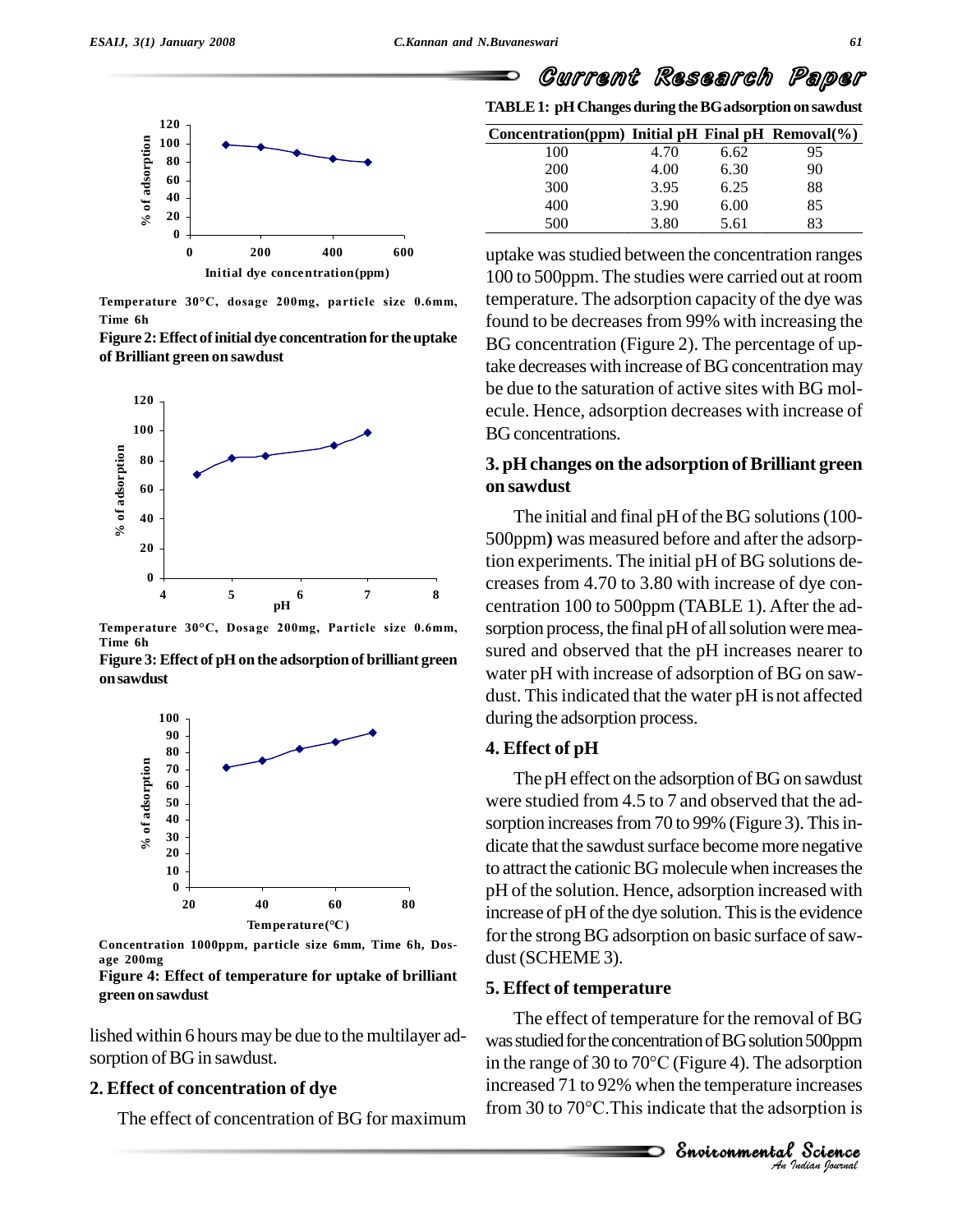



**Concentration 1000ppm, particle size 0.6mm, Time 6h,Temperature <sup>30</sup>°C**

**Figure 5: Effect of absorbent dose for uptake of brilliant green on sawdust**



**age 200mg**

**Figure 6: Effect of particle size for the uptake of brilliant green on sawdust**

endothermic and chemisorption.

#### **6. Effect of dosage**

The effect of adsorbents dosage (200-1000mg**)**for adsorption of BG was studied. The percentage adsorption of the dye was found to be increased with increase of adsorbent dosage (Figure 5), since the increasd dosage increases the surface area and active sites for more adsorption of BG on sawdust. The adsorption capacity of BG was  $180 \text{mg/g}$ .

#### **7. Effect of particle size**

The particle size of the sawdust was studied and *Indian*<br> *Indian*<br> *Indian*<br> *Indian*<br> *Journal*<br> *Padian Gournal* observed that the adsorption decreases from 70-40% with increase of particle size 0.6 to 1.0mm. When the particle size increases, the surface area decreases and

|                       | TABLE 2 : Comparison of adsorption capacity of BG on cellu- |
|-----------------------|-------------------------------------------------------------|
| lose based adsorbents |                                                             |

| Dyes            | Adsorbent          | Adsorption<br>capacity<br>$(mg g^{-1})$ | References   |
|-----------------|--------------------|-----------------------------------------|--------------|
| Brilliant green | Rice husk ash      | 25                                      | [13]         |
|                 | Bagasse fly<br>ash | 133                                     | [14]         |
|                 | Neem leaf          | 167                                     | [15]         |
|                 | Sawdust            | 180                                     | Present work |

| Solvent                | Volume of<br>solvent(ml)           | <b>Adsorption</b><br>$\binom{0}{0}$ | Removal<br>$\mathcal{O}_0$ |
|------------------------|------------------------------------|-------------------------------------|----------------------------|
| Water                  | 50                                 | 99                                  |                            |
| Methanol               | 50                                 | 99                                  | 54                         |
| Ethanol                | 50                                 | 99                                  | 64                         |
| $-1$<br>$\cdot$<br>. . | $\sim$ $\sim$<br><b>CONTRACTOR</b> | $2000 \times R$                     | $\mathbf{A}$ $\mathbf{A}$  |

**Time 1h, particle size 0.6mm, Temperature <sup>30</sup><sup>º</sup> C, Dosage 200mg**

hence the adsorption decreases (Figure 6).

#### **8.Adsorption on cellulose based materials**

The BG adsorption on cellulose-based adsorbents is given inTABLE2.The rice husk ash and bagasse fly ash are prepared from plant materials(cellulose). The adsorption capacity on both adsorbents are poor may be due to the destruction of basic groups present in cellulose during the ash preparation. Hence, cationic BG adsorption on both adsorbents is not much favourable. However, adsorption on sawdust and Neem leaf powder is favourable due to the strong interaction between the cationic BG and basic groups present in the cellulose materials(SCHEME 3). Hence, adsorption of cationic BG on raw cellulose materials like Neem leaf powder and sawdust are higher than rice husk ash and bagasse fly ash.

## **2. Desorption**

The desorption of adsorbed dye molecule on saw dust was studied by using solvents like water, methanol and ethanol. The desorption tendency of BG in sol vents are in the increasing order of water<methanol <ethanol.Thedye-desorption is given inTABLE3.The desorbed dye is characterized by spectrophotometer and confirmed ( $\lambda_{\text{max}}$  630nm) that the dye nature is not affected. The percentage desorption of BG from saw dust is shown in the TABLE 3.

# **REFERENCES**

**[1]** J.Gezechulska,A.W.Morawski;AppliedCatalysisB: